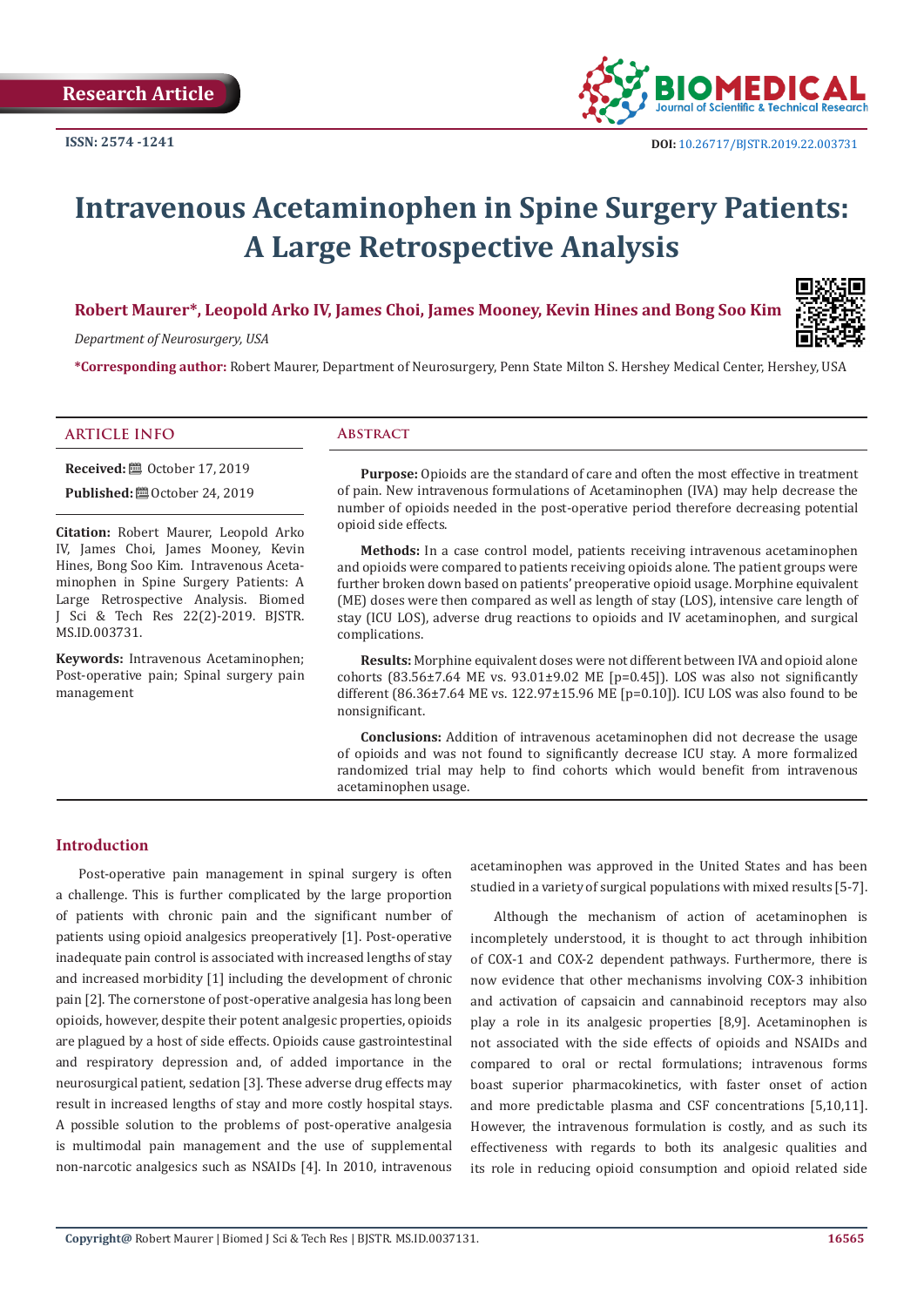effects must be closely examined [7,12-17]. Although initial studies repeatedly demonstrated that IV acetaminophen results in lower visual analog pain scores (VAS) than placebo, its effect on opioid consumption has been less clear [14,17]. While some studies have shown IV acetaminophen use has reduced post-operative opioid use, many studies in a variety of non-spine surgical populations have demonstrated no difference in opioid consumption between patients receiving IV acetaminophen and those not [13,15,16,18- 21]. The literature in spinal patients has shown mixed results with regards to the effect of IV acetaminophen on opioid consumption and opioid related side effects [7,12,22-24]. In the current study, we seek to help build a consensus on the role of IV acetaminophen in the management of post-operative pain following spinal surgery.

# **Materials and Methods**

#### **Study Design**

This was a single center retrospective case-control study. The electronic medical records of patients included in the study were examined after proper approval from the institutional IRB and the relevant data was obtained an analyzed.

#### **Subjects**

All patients undergoing first time spinal surgery by a single surgeon at Temple University Hospital between 12/2011 and 8/2015 were included in the preliminary subject list. Patients were excluded if they had previous spinal surgery within the prior thirty days, if they were discharged on the same day as their surgery, or were on extremely high levels (Morphine Equivalent Doses greater than four standard deviations above the mean) of chronic opioid narcotics prior to surgery for cancer palliation. Furthermore, patients undergoing minimally invasive surgery were excluded because these patients only rarely received IV acetaminophen and therefore the treatment group was underpowered for any analysis. Patients were retrospectively divided into two groups for analysis: those who received intravenous IV acetaminophen post-operatively and those who did not. IV acetaminophen was added to our institution's formulary in late 2013. Prior to that date, no patients received IV acetaminophen, and following its addition to our formulary, the majority of patients received IV acetaminophen following spinal surgery. Patients in the experimental group received 1g IV acetaminophen every six hours for either twenty four or forty eight hours. Patients discharged prior to forty eight hours post-op received only twenty four hours of treatment with IV acetaminophen, whereas patients that stayed longer than forty eight hours received forty eight hours of IV acetaminophen. For subset analysis, patients were further divided into those receiving surgery on the cervical, thoracic or lumbar spine. For procedures which spanned more than one vertebral group, such as T11-L3, the patient was placed in the cohort corresponding to the vertebral region in which the majority of their case was performed. Baseline demographics were collected including age, sex, and pre-operative opioid use.

# **Endpoints**

The primary study endpoint was opioid use over the first twenty four hours post-operatively. To assess and standardize opioid use, doses of all opioids administered were converted into their morphine equivalents (ME, mg/day). For all oral opioids, doses were converted to an equivalent intravenous dose based on the drugs bioavailability. The morphine equivalents of all opioids administered within twenty-four hours of the conclusion of the surgery were totaled and recorded. The study examined several secondary endpoints. These were opioid use during twenty four to forty-eight hours post-op, length of stay (LOS), intensive care length of stay (ICU LOS), adverse drug reactions to opioids and IV acetaminophen, and surgical complications.

# **Statistical Analysis**

For all continuous variables, significance was determined by a two-tailed Student's T-test. For categorical values, a Chi-square test was performed. For binomial variables, a z-test of proportions was performed.

# **Results**

### **Baseline Patient Demographics**

A total of three hundred and eleven patients were included in the final analysis. One hundred and twenty-three patients were in the experimental group and one hundred and eighty-nine patients were in the control group (Table 1). In the experimental cohort, the average age was fifty-seven years old (57.76±1.21) and forty six percent were female (46.34%). Forty four percent (44.71%) of patients were taking opioids preoperatively. In the control cohort, the average age was fifty-six (56.06±1.13) and thirty seven percent (37.04%) were female. Twenty six percent (26.46%) of the patients were taking opioids preoperatively. The baseline difference in the proportion of patients taking opioids preoperatively was deemed to be significant (44.71% vs. 26.46% [p<0.001]) (Table 1). A total of one hundred and sixty-five patients underwent surgery to the cervical spine. Sixty-three patients were in the treatment group with an average age of fifty-six years old (56.86±1.68). Forty four percent (44.11%) were female. One hundred and two patients were in the control group with an average age of fifty-seven years old (57.82±1.51).

Thirty percent (30.22%) were female. In the treatment group, thirty eight percent of patients were taking opioids preoperatively compared to nineteen percent in the control group (38.10% vs. 18.62% [p=0.006]) (Table 1). Cervical procedures included anterior discectomy and fusions (ACDF), posterior laminectomy and fusions, posterior fusions alone, and posterior laminectomies alone. The case breakdown among the acetaminophen and nonacetaminophen users was not significant (Table 2). A total of fiftysix patients underwent surgery to the thoracic spine. Nineteen patients were in the treatment group with an average age of sixty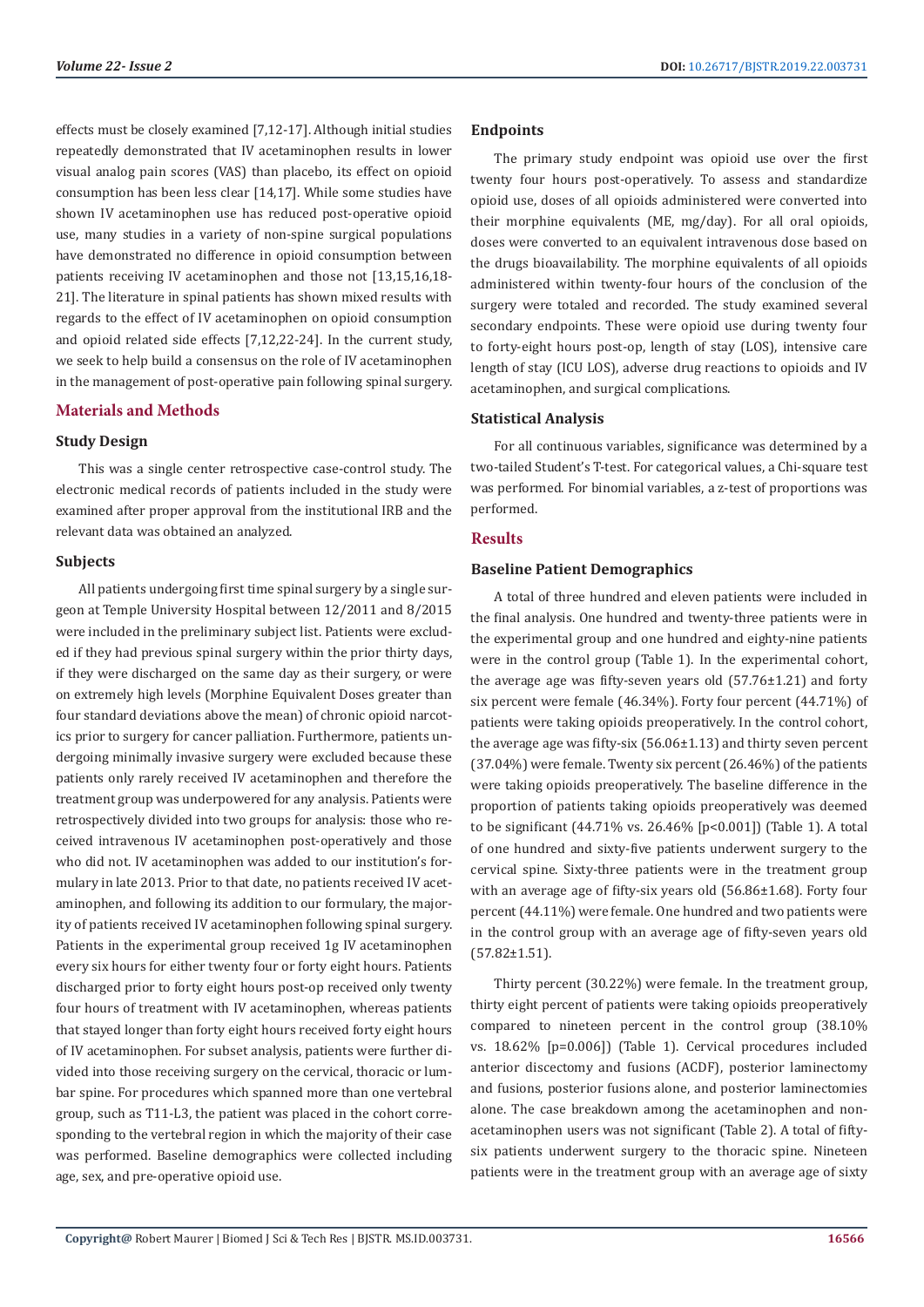the control group (42.11% vs. 29.73% [p=0.35]) (Table 1). Thoracic procedures included posterior laminectomy and fusions, posterior laminectomies alone, posterior fusions alone, and posterior corpectomies. There was not a large difference in case breakdown

years old (60.00±2.39). Forty seven percent were female (47.37%). Thirty-seven patients were in the control group with an average age of fifty-five (55.57±2.51). Fifty one percent were female (51.35%). In the treatment group, forty two percent of patients were taking opioids preoperatively compared to thirty percent in

# **Table 1.**

| apie 1.  |                      |               |                   |                                                                          |         |                  |         |
|----------|----------------------|---------------|-------------------|--------------------------------------------------------------------------|---------|------------------|---------|
|          |                      |               | # of patients (n) | Age                                                                      | P-value | Gender(% Female) | P-value |
|          |                      | IVA + Opioids | 24                | 54.88±2.62                                                               | 0.62    | 54.17            | 0.14    |
|          | Chronic Opioid Users | Opioids Alone | 19                | 57.00±3.37                                                               |         | 31.58            |         |
| Cervical |                      | IVA + Opioids | 39                | 58.08±2.20                                                               | 0.98    | 38.46            | 0.23    |
|          | Opioid Naïve         | Opioids Alone | 83                | 58.01±1.70                                                               |         | 27.71            |         |
|          |                      | IVA + Opioids | 8                 | $60.00 \pm 2.39$                                                         | 0.07    | 50.00            | 0.14    |
| Thoracic | Chronic Opioid Users | Opioids Alone | 11                | 55.57±2.51                                                               |         | 81.81            |         |
|          |                      | IVA + Opioids | 11                | 56.36±4.21                                                               | 0.65    | 45.45            | 0.69    |
|          | Opioid Naive         | Opioids Alone | 26                | 58.83±3.08                                                               |         | 38.46            |         |
|          |                      | IVA + Opioids | 22                | $56.13 \pm 3.18$                                                         | 0.87    | 50.00            | 0.52    |
| Lumbar   | Chronic Opioid Users | Opioids Alone | 20                | 55.40±2.97                                                               |         | 60.00            |         |
|          | Opioid Naïve         | IVA + Opioids | 18                | 56.00±3.91                                                               | 0.18    | 50.00            | 0.25    |
|          |                      | Opioids Alone | 30                | 49.59±2.79<br>56.84±1.85<br>56.56±1.90<br>$56.71 \pm 1.60$<br>55.89±1.39 |         | 33.33            |         |
|          | Chronic Opioid Users | IVA + Opioids | 55                |                                                                          | 0.91    | 49.09            | 0.48    |
| Total    |                      | Opioids Alone | 50                |                                                                          |         | 56.00            |         |
|          | Opioid Naïve         | IVA + Opioids | 68                |                                                                          | 0.72    | 44.11            | 0.06    |
|          |                      | Opioids Alone | 139               |                                                                          |         | 30.23            |         |

between groups (Table 2).

# **Table 2.**

|               |                           |               | <b>ACDF</b>                            | Post.<br>Lami/<br><b>Fusion</b> | Post.<br><b>Fusion</b>                |                                       | Post. Lami                                                 |                                                |             | Corpectomy w/Fusion |                  |  |
|---------------|---------------------------|---------------|----------------------------------------|---------------------------------|---------------------------------------|---------------------------------------|------------------------------------------------------------|------------------------------------------------|-------------|---------------------|------------------|--|
| Cervical      | Chronic Opi-              | IVA + Opioids | 8(33.3)<br>12(50)<br>3(12.5)<br>1(4.2) |                                 |                                       | 0(0)                                  |                                                            |                                                |             |                     |                  |  |
|               | oid Users                 | Opioids Alone | 6(31.6)                                | 9(47.4)                         | 2(10.5)                               |                                       | 1(5.3)                                                     | 1(5.3)                                         |             |                     |                  |  |
|               | Opioid<br>Naïve           | IVA + Opioids | 10(25.6)                               | 21(53.8)                        | 4(10.3)                               |                                       | 4(10.3)<br>0(0)                                            |                                                |             |                     |                  |  |
|               |                           | Opioids Alone | 23(25.8)                               | 41 (49.4)                       | 13 (14.6)                             |                                       | 4(4.5)                                                     | 2(2.2)                                         |             |                     |                  |  |
|               |                           |               | Lami/<br><b>Fusion</b>                 | <b>Fusion</b>                   | Lami                                  | Corpectomy w/<br><b>Fusion</b>        |                                                            | <b>Diskectomy</b>                              |             |                     | Kyphoplasty      |  |
| Tho-<br>racic | Chronic Opi-<br>oid Users | IVA + Opioids | 1(12.5)                                | 2(25)                           | 3(47.5)                               |                                       | 1(12.5)                                                    | 0(0)                                           |             | 1(12.5)             |                  |  |
|               |                           | Opioids Alone | 3(27.3)                                | 2(18.2)                         | 4(36.4)                               |                                       | 1(9.1)                                                     | 0(0)                                           |             | 1(9.1)              |                  |  |
|               | Opioid<br>Naive           | IVA + Opioids | 3(27.3)                                | 2(18.2)                         | 4(36.4)                               | 1(9.1)                                |                                                            | 1(9.1)                                         |             |                     | 0(0)             |  |
|               |                           | Opioids Alone | 10(38.5)                               | 3(11.5)                         | 9(34.6)                               |                                       | 2(7.7)<br>0(0)                                             |                                                |             | 2(7.7)              |                  |  |
|               |                           |               | Lami                                   | Lami/<br>Diskecto-<br>my        | Corpec-<br>tomy $w/$<br><b>Fusion</b> | <b>Fusion</b><br>$w/o$ In-<br>terbody | <b>Posterior</b><br>Lami/Fu-<br>sion w/o<br>inter-<br>body | Posterior<br><b>Fusion</b><br>w/inter-<br>body | <b>TLIF</b> | <b>DLIF</b>         | Kyphop-<br>lasty |  |
| Lumbar        | Chronic Opi-<br>oid Users | IVA + Opioids | 4(18.2)                                | 2(9.1)                          | 1(4.5)                                | 4(18.2)                               | 3(13.6)                                                    | 3(13.6)                                        | 3(13.6)     | 2(9.1)              | 0(0)             |  |
|               |                           | Opioids Alone | 4(20.0)                                | 3(15.0)                         | 0(0)                                  | 3(15.0)                               | 2(10.0)                                                    | 2(10.0)                                        | 2(10.0)     | 2(10.0)             | 0(0)             |  |
|               | Opioid<br>Naïve           | IVA + Opioids | 4(22.2)                                | 3(16.7)                         | 0(0)                                  | 2(11.1)                               | 3(16.7)                                                    | 3(16.7)                                        | 2(11.1)     | 1(5.6)              | 0(0)             |  |
|               |                           | Opioids Alone | 6(20.0)                                | 4(13.3)                         | 1(3.3)                                | 6(20.0)                               | 5(16.7)                                                    | 3(10.0)                                        | 2(6.7)      | 2(6.7)              | 1(3.3)           |  |

A total of ninety patients underwent surgery to the lumbar spine. Forty patients were in the treatment group with an average age of fifty-five (55.28±2.38). Fifty percent (50.00%) were female. Fifty patients were in the control group with an average age of fiftytwo (52.84±2.32). Forty four percent were female (44.00%). Fifty five percent of patients in the treatment group were taking opioids preoperatively compared to forty percent of patients in the control group (55% vs. 40% [p=0.16]) (Table 1). Lumbar procedures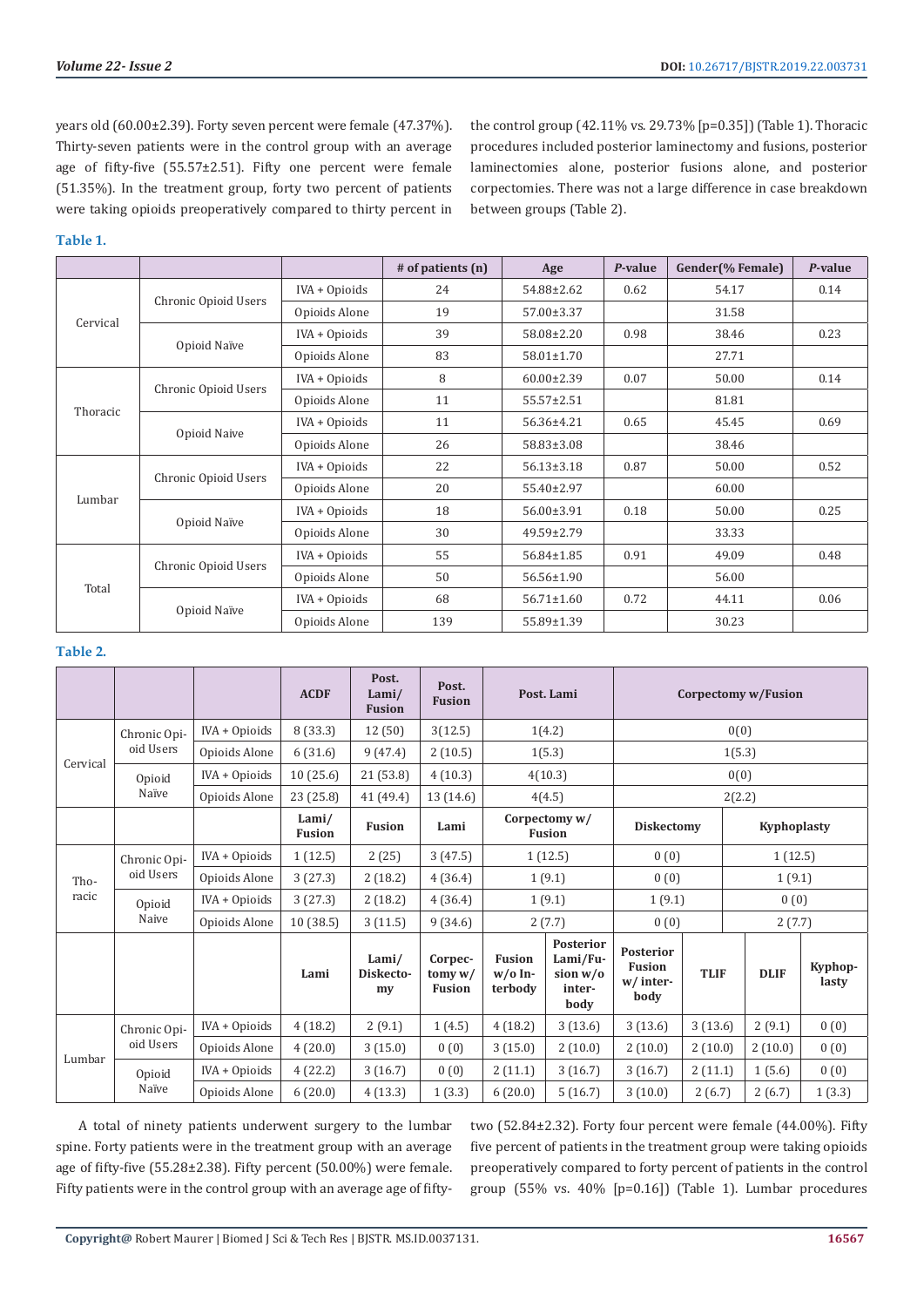included posterior laminectomies, posterior laminectomy, posterior lumbar interbody with posterior fusion, transforaminal lumbar interbody fusion, direct lateral interbody fusion, and kyphoplasties. The case breakdown was not significant amongst groups (Table 2).

# **Primary Endpoint**

The primary study endpoint was opioid use in the first twentyfour hours postoperatively. No significant difference was observed between the control and treatment cohorts when pooling all subsets (83.56±7.64 ME vs. 93.01±9.02 ME [p=0.45]). However, to control for the significantly higher proportion of patients on preoperative opioids in the treatment group, patients were further subdivided into those who were opioid naïve and those on opioid narcotics preoperatively. In both subsets, the difference was not significant (Chronic opioid users: 110.07±12.06 vs. 103.25±13.16 [p=0.71], Opioid naïve: 62.11±7.08 vs. 89.32±11.22 [p=0.11]). This finding was echoed in all subsets. Among cervical, thoracic and lumbar patients, no significant difference was observed in the primary endpoint (58.00±6.31 vs. 65.15±9.47 [p=0.58], 81.16±12.36 vs. 93.93±19.29 [p=0.65], 124.03±16.30 vs. 149.16±22.44 [p=0.39] respectively). However, to again control for the significantly higher proportion of cervical spine patients taking preoperative opioids in the treatment group, patients were again subdivided into those who were opioid naïve and those on opioid narcotics preoperatively. Similarly, in both subsets, the difference was not significant (Chronic opioid users: 104.63±20.84 vs. 57.09±18.14 [p=0.10], Opioid naïve: 64.09±13.58 vs. 93.10±23.57, [p=0.43]). Although the proportion of patients taking preoperative opioids in both the lumbar and thoracic subsets were not significantly different, identical analysis based on pre-operative opioid use was performed with similar results (Figure 1).



**Figure 1:** Morphine equivalent doses for patients within the first 24 hours post op. Cohort break down and spinal segment of surgery is shown

# **Secondary Endpoints**

Several secondary endpoints were examined. The first was post-operative opioid use for the period of twenty-four to fortyeight hours post-op. No significant difference was observed between patients receiving IV acetaminophen and those receiving opioids alone (86.36±7.64 ME vs. 122.97±15.96 ME [p=0.10]). When controlling for the higher proportion of patients in the experimental cohort on pre-operative narcotics, there was again no significant difference (Chronic opioid users: 93.61±10.86 vs. 91.79±12.57 [p=0.91], Opioid naïve: 78.96±10.74 vs. 133.19±20.74 [p=0.12]). This finding was echoed for cervical and thoracic patients. Among lumbar patients, post-operative opioid use in chronic opioid users was not significant (137.10±25.23 vs. 132.2±23.11 [p=0.89]). Among Opioid naïve patients, those patients receiving IV acetaminophen trended toward lower post-operative opioid

use over this time period, however this trend failed to reach significance (89.77±21.52 vs. 277.67±71.49 [p=0.06]) (Figure 2). Length of stay and intensive care length of stay were also examined. For both chronic opioid users and patients who were opioid naïve, no significant difference between length of stay or intensive care length of stay was observed (LOS: Chronic opioid users: 4.07±0.40 days vs. 3.86±0.45 days [p=0.72], opioid naïve: 6.01±0.66 vs. 7.40±0.77 [p=0.25], ICU LOS: Chronic opioid users: 2.50±0.34 vs. 1.76±11 [p=0.21], opioid naïve: 3.84±1.15 vs. 4.94±1.36 [p=0.57]). The same was found when looking at cervical, thoracic and lumbar patient subgroups (Figure 3). Adverse drug reactions and surgical and post-operative complications were also collected and examined. Among those reactions and complications observed were urinary retention, wound breakdown, fevers, deep venous thrombosis, gastrointestinal bleeding, ileus, pneumonia and wound infections (Table 3).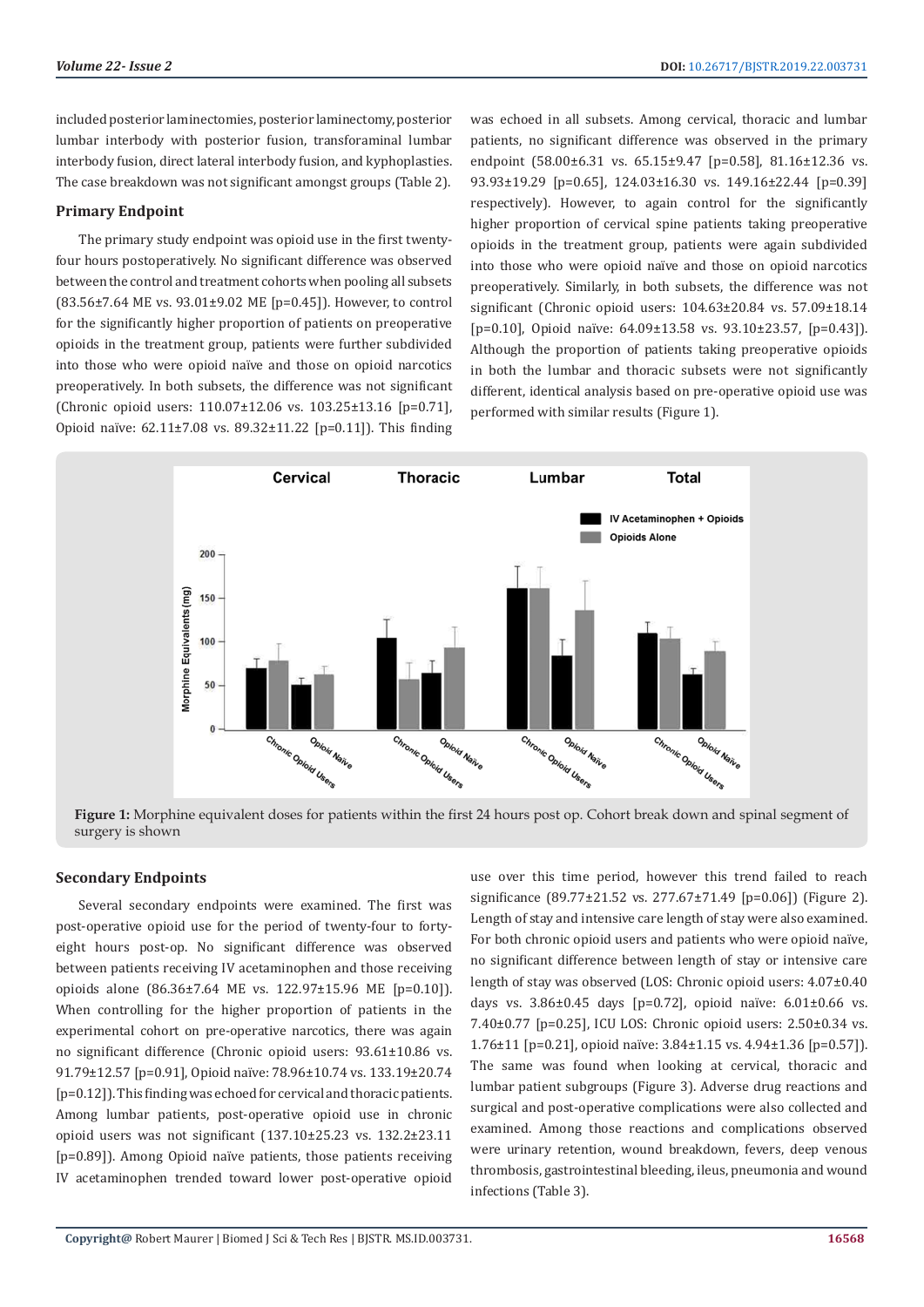

**Figure 2:** Morphine equivalent doses for patients 24-48 hours post op. Cohort break down and spinal segment of surgery is shown.



**Figure 3:** Length of stay shown by cohort. ICU length of stay also included.

**Table 3:** Adverse Drug Reactions and Complications Observed.

| <b>Reaction/Complication</b>   | IV Acetaminophen + Opioids | <b>Opioids Alone</b>     |
|--------------------------------|----------------------------|--------------------------|
| <b>Urinary Retention</b>       | 2                          |                          |
| Return to OR                   | 8                          | 6                        |
| Wound Breakdown                | $\overline{2}$             | $\theta$                 |
| Fevers                         | 3                          |                          |
| PE                             | 2                          |                          |
| <b>DVT</b>                     |                            | $\Omega$                 |
| GI Bleed                       |                            | $\Omega$                 |
| Ileus                          | $\theta$                   | 2                        |
| Seizure                        |                            |                          |
| Pneumonia                      | $\theta$                   |                          |
| Operative Site Infection       | $\theta$                   | $\overline{\mathcal{L}}$ |
| <b>Urinary Tract Infection</b> | $\theta$                   | h                        |
| 30 Day Mortality               |                            |                          |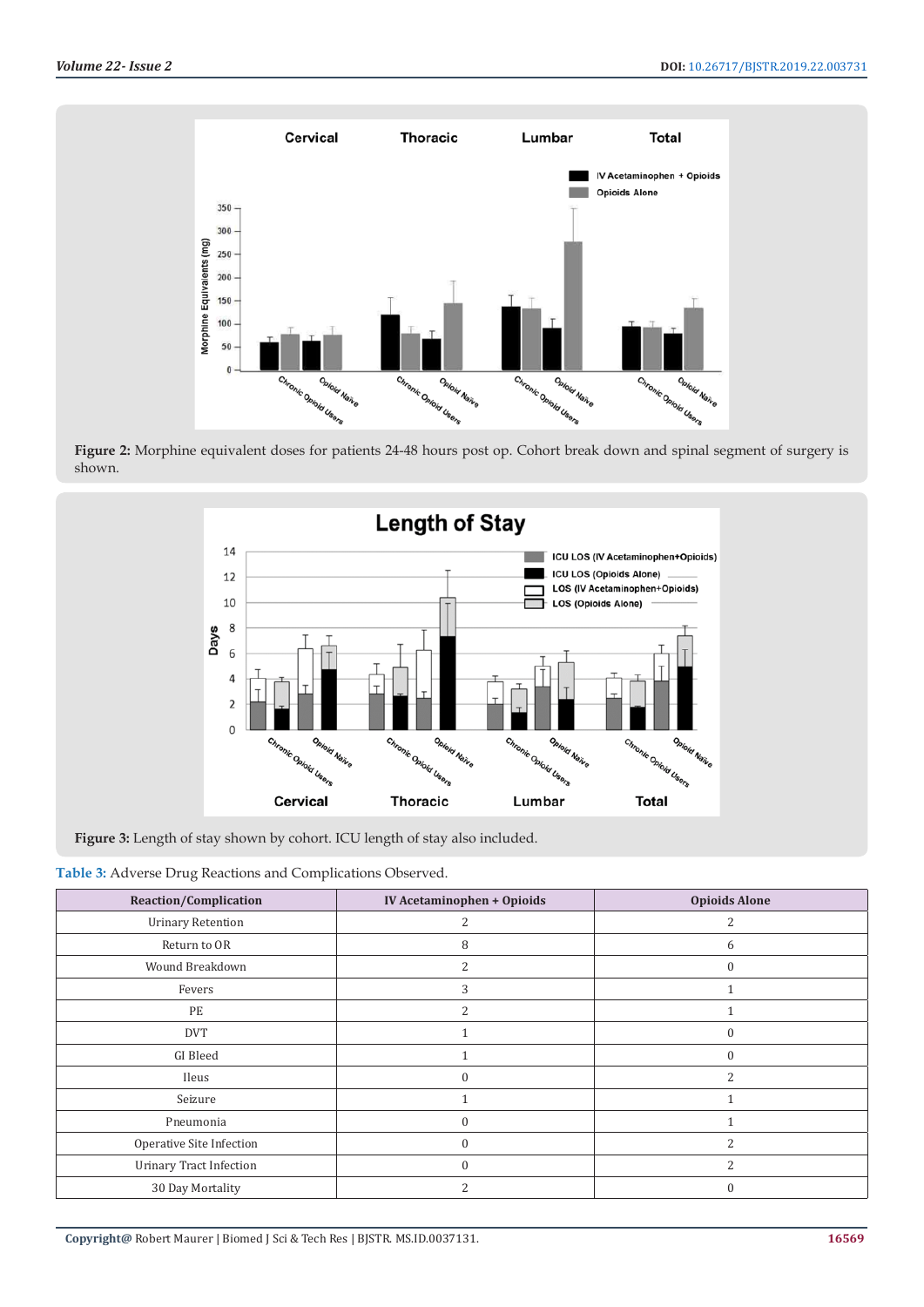#### **Discussion**

The role of IV acetaminophen in the management of postoperative pain in patients undergoing spinal surgery is still be fully evaluated. In our study, we observed that IV acetaminophen did not significantly affect post-operative opioid use in either the first twenty-four hours or the subsequent twenty-four. Furthermore, no difference was observed in LOS or ICU LOS. This trend was repeatedly observed in each subset of patients examined, even when controlling for the long-term use of opioid narcotics prior to surgery. Similarly, no significant difference was observed between the treatment cohort and control patients with regard to adverse drug effects and surgical complications. Our study is the largest and most comprehensive to date to examine IV acetaminophen in spinal patients. Although each subset of patients was of moderate size, the same findings were repeatedly demonstrated across each population examined. This provides evidence that IV acetaminophen may not be medically or economically worthwhile as a supplement to traditional opioid narcotics for post-operative pain. However, it should be noted that our study did not examine subjective pain such as VAS scores.

In studies where VAS scores have been assessed, it has been observed that the addition of IV acetaminophen to opioid narcotics results in lower subjective pain, even when the opioid consumption has not been different [7,12,14,16,20,22]. In a time when patient satisfaction is increasingly important, the effects of IV acetaminophen on subjective pain should not be overlooked. Furthermore, there is evidence that inadequate pain control during the postoperative period may play a role in the development of chronic pain syndromes [2]. This suggests that even in the absence of an objective measure of post-operative pain such as opioid consumption, it may be beneficial to supplement analgesia with IV acetaminophen. Our study was limited by its retrospective nature, and by the fact that post-operative opioids were not standardized. By this, it is meant that patients received different narcotic medications as well as different formulations. We attempted to control for this by converting all intravenous formulations to their oral equivalents based on their bioavailability. We then converted all narcotics to morphine equivalents based on their known potencies. And while this is, admittedly, not a perfect system, it allows for an adequate comparison. In conclusion, our study demonstrates that IV acetaminophen is ineffective in reducing postoperative opioid consumption in spinal patients. Furthermore, it does not reduce length of stay or the incidence of adverse drug effects associated with opioids. However, there may still be a role for IV acetaminophen according to evidence that it improves subjective pain.

#### **References**

- 1. [Ivanova JI, Birnbaum HG, Schiller M, Kantor E, Johnstone BM, et al.](https://www.thespinejournalonline.com/article/S1529-9430(11)00220-8/abstract)  [\(2011\) Real-world practice patterns, health-care utilization, and costs in](https://www.thespinejournalonline.com/article/S1529-9430(11)00220-8/abstract)  [patients with low back pain: the long road to guidelineconcordant care.](https://www.thespinejournalonline.com/article/S1529-9430(11)00220-8/abstract)  [Spine J 11\(7\): 622-632.](https://www.thespinejournalonline.com/article/S1529-9430(11)00220-8/abstract)
- 2. [DeLeo JA, Tanga FY, Tawfik VL \(2004\) Neuroimmune activation and](https://journals.sagepub.com/doi/10.1177/1073858403259950)  [neuroinflammation in chronic pain and opioid tolerance/hyperalgesia.](https://journals.sagepub.com/doi/10.1177/1073858403259950)  [Neuroscientist 10\(1\): 40-52.](https://journals.sagepub.com/doi/10.1177/1073858403259950)
- 3. [Dahl V, Raeder JC \(2000\) Non-opioid postoperative analgesia. Acta](https://www.ncbi.nlm.nih.gov/pubmed/11065198) [Anaesthesiol Scand 44\(10\): 1191-1203.](https://www.ncbi.nlm.nih.gov/pubmed/11065198)
- 4. [Kehlet H, Dahl JB \(1993\) The value of "multimodal" or "balanced](https://journals.lww.com/anesthesia-analgesia/Citation/1993/11000/The_Value_of__Multimodal__or__Balanced_Analgesia_.30.aspx) [analgesia" in postoperative pain treatment. Anesth Analg 77\(5\): 1048-](https://journals.lww.com/anesthesia-analgesia/Citation/1993/11000/The_Value_of__Multimodal__or__Balanced_Analgesia_.30.aspx) [1056.](https://journals.lww.com/anesthesia-analgesia/Citation/1993/11000/The_Value_of__Multimodal__or__Balanced_Analgesia_.30.aspx)
- 5. [\(2011\) Intravenous acetaminophen \(Ofirmev\). Med Lett Drugs Ther](https://www.ncbi.nlm.nih.gov/pubmed/21464803) [53\(1361\): 26-28.](https://www.ncbi.nlm.nih.gov/pubmed/21464803)
- 6. [Pickens LA, Meinke SM \(2011\) OFIRMEV: a recently introduced drug. J](https://www.ncbi.nlm.nih.gov/pubmed/21930037) [Pediatr Nurs 26\(5\): 494-497.](https://www.ncbi.nlm.nih.gov/pubmed/21930037)
- 7. [Smith AN, Hoefling VC \(2014\) A retrospective analysis of intravenous](https://www.ncbi.nlm.nih.gov/pubmed/25243029) [acetaminophen use in spinal surgery patients. Pharm Pract \(Granada\)](https://www.ncbi.nlm.nih.gov/pubmed/25243029) [12\(3\): 417.](https://www.ncbi.nlm.nih.gov/pubmed/25243029)
- 8. [Chandrasekharan NV, Dai H, Roos KL, Evanson NK, Tomsik J, et al. \(2002\)](https://www.pnas.org/content/99/21/13926) [COX-3, a cyclooxygenase-1 variant inhibited by acetaminophen and](https://www.pnas.org/content/99/21/13926) [other analgesic/antipyretic drugs: cloning, structure, and expression.](https://www.pnas.org/content/99/21/13926) [Proc Natl Acad Sci USA 99\(21\): 13926-13931.](https://www.pnas.org/content/99/21/13926)
- 9. [Flower RJ, Vane JR \(1972\) Inhibition of prostaglandin synthetase in brain](https://www.ncbi.nlm.nih.gov/pubmed/4564318) [explains the anti-pyretic activity of paracetamol \(4-acetamidophenol\).](https://www.ncbi.nlm.nih.gov/pubmed/4564318) [Nature 240\(5381\): 410-411.](https://www.ncbi.nlm.nih.gov/pubmed/4564318)
- 10. [Bannwarth B, Pehourcq F \(2003\) \[Pharmacologic basis for using](https://www.ncbi.nlm.nih.gov/pubmed/14758786) [paracetamol: pharmacokinetic and pharmacodynamic issues\]. Drugs](https://www.ncbi.nlm.nih.gov/pubmed/14758786) [63\(2\): 5-13.](https://www.ncbi.nlm.nih.gov/pubmed/14758786)
- 11. [Brett CN, Barnett SG, Pearson J \(2012\) Postoperative plasma paracetamol](https://www.ncbi.nlm.nih.gov/pubmed/22313079) [levels following oral or intravenous paracetamol administration: a](https://www.ncbi.nlm.nih.gov/pubmed/22313079) [double-blind randomised controlled trial. Anaesth Intensive Care 40\(1\):](https://www.ncbi.nlm.nih.gov/pubmed/22313079) [166-171.](https://www.ncbi.nlm.nih.gov/pubmed/22313079)
- 12. [Hernandez Palazon J, Tortosa JA, Martinez Lage JF, Perez Flores D](https://www.ncbi.nlm.nih.gov/pubmed/11375828) [\(2001\) Intravenous administration of propacetamol reduces morphine](https://www.ncbi.nlm.nih.gov/pubmed/11375828) [consumption after spinal fusion surgery. Anesth Analg 92\(6\): 1473-](https://www.ncbi.nlm.nih.gov/pubmed/11375828) [1476.](https://www.ncbi.nlm.nih.gov/pubmed/11375828)
- 13. [Kelly JS, Opsha Y, Costello J, Schiller D, Hola ET, et al. \(2014\) Opioid](https://www.ncbi.nlm.nih.gov/pubmed/25521843) [use in knee arthroplasty after receiving intravenous acetaminophen.](https://www.ncbi.nlm.nih.gov/pubmed/25521843) [Pharmacotherapy 34\(1\): 22-26.](https://www.ncbi.nlm.nih.gov/pubmed/25521843)
- 14. [Macario A, Royal MA \(2011\) A literature review of randomized](https://www.ncbi.nlm.nih.gov/pubmed/21114616) [clinical trials of intravenous acetaminophen \(paracetamol\) for acute](https://www.ncbi.nlm.nih.gov/pubmed/21114616) [postoperative pain. Pain Pract 11\(3\): 290-296.](https://www.ncbi.nlm.nih.gov/pubmed/21114616)
- 15. [Memis D, Inal MT, Kavalci G, Sezer A, Sut N, et al. \(2010\) Intravenous](https://www.ncbi.nlm.nih.gov/pubmed/20189753) [paracetamol reduced the use of opioids, extubation time, and opioid](https://www.ncbi.nlm.nih.gov/pubmed/20189753)[related adverse effects after major surgery in intensive care unit. J Crit](https://www.ncbi.nlm.nih.gov/pubmed/20189753) [Care 25\(3\): 458-462.](https://www.ncbi.nlm.nih.gov/pubmed/20189753)
- 16. [Raiff D, Vaughan C, McGee A \(2014\) Impact of intraoperative](https://journals.sagepub.com/doi/abs/10.1310/hpj4911-1022?journalCode=hpxa) [acetaminophen administration on postoperative opioid consumption](https://journals.sagepub.com/doi/abs/10.1310/hpj4911-1022?journalCode=hpxa) [in patients undergoing hip or knee replacement. Hosp Pharm 49\(11\):](https://journals.sagepub.com/doi/abs/10.1310/hpj4911-1022?journalCode=hpxa) [1022-1032.](https://journals.sagepub.com/doi/abs/10.1310/hpj4911-1022?journalCode=hpxa)
- 17. [Remy C, Marret E, Bonnet F \(2005\) Effects of acetaminophen on](https://www.ncbi.nlm.nih.gov/pubmed/15681586) [morphine side-effects and consumption after major surgery: meta](https://www.ncbi.nlm.nih.gov/pubmed/15681586)[analysis of randomized controlled trials. Br J Anaesth 94 \(4\): 505-513.](https://www.ncbi.nlm.nih.gov/pubmed/15681586)
- 18. [Alimian M, Pournajafian A, Kholdebarin A, Ghodraty M, Rokhtabnak F, et](https://anesthpain.com/en/articles/17360.html/) [al. \(2014\) Analgesic effects of paracetamol and morphine after elective](https://anesthpain.com/en/articles/17360.html/) [laparotomy surgeries. Anesth Pain Med 4\(2\): 12912.](https://anesthpain.com/en/articles/17360.html/)
- 19. [Gousheh SM, Nesioonpour S, Javaher Foroosh F, Akhondzadeh R, Sahafi](https://www.ncbi.nlm.nih.gov/pubmed/24223365) [SA, et al. \(2013\) Intravenous paracetamol for postoperative analgesia in](https://www.ncbi.nlm.nih.gov/pubmed/24223365) [laparoscopic cholecystectomy. Anesth Pain Med 3\(1\): 214-218.](https://www.ncbi.nlm.nih.gov/pubmed/24223365)
- 20. [Schug SA, Sidebotham DA, McGuinnety M, Thomas J, Fox L \(1998\)](https://www.ncbi.nlm.nih.gov/pubmed/9706932) [Acetaminophen as an adjunct to morphine by patient-controlled](https://www.ncbi.nlm.nih.gov/pubmed/9706932) [analgesia in the management of acute postoperative pain. Anesth Analg](https://www.ncbi.nlm.nih.gov/pubmed/9706932) [87\(2\): 368-372.](https://www.ncbi.nlm.nih.gov/pubmed/9706932)
- 21. [Wang S, Saha R, Shah N, Hanna A, DeMuro J, et al. \(2015\) Effect of](https://www.ncbi.nlm.nih.gov/pmc/articles/PMC4671470/) [Intravenous Acetaminophen on Postoperative Opioid Use in Bariatric](https://www.ncbi.nlm.nih.gov/pmc/articles/PMC4671470/) [Surgery Patients. P T 40\(12\): 847-850.](https://www.ncbi.nlm.nih.gov/pmc/articles/PMC4671470/)
- 22. [Cakan T, Inan N, Culhaoglu S, Bakkal K, Basar H, et al. \(2008\) Intravenous](https://www.ncbi.nlm.nih.gov/pubmed/18580346) [paracetamol improves the quality of postoperative analgesia but does](https://www.ncbi.nlm.nih.gov/pubmed/18580346)